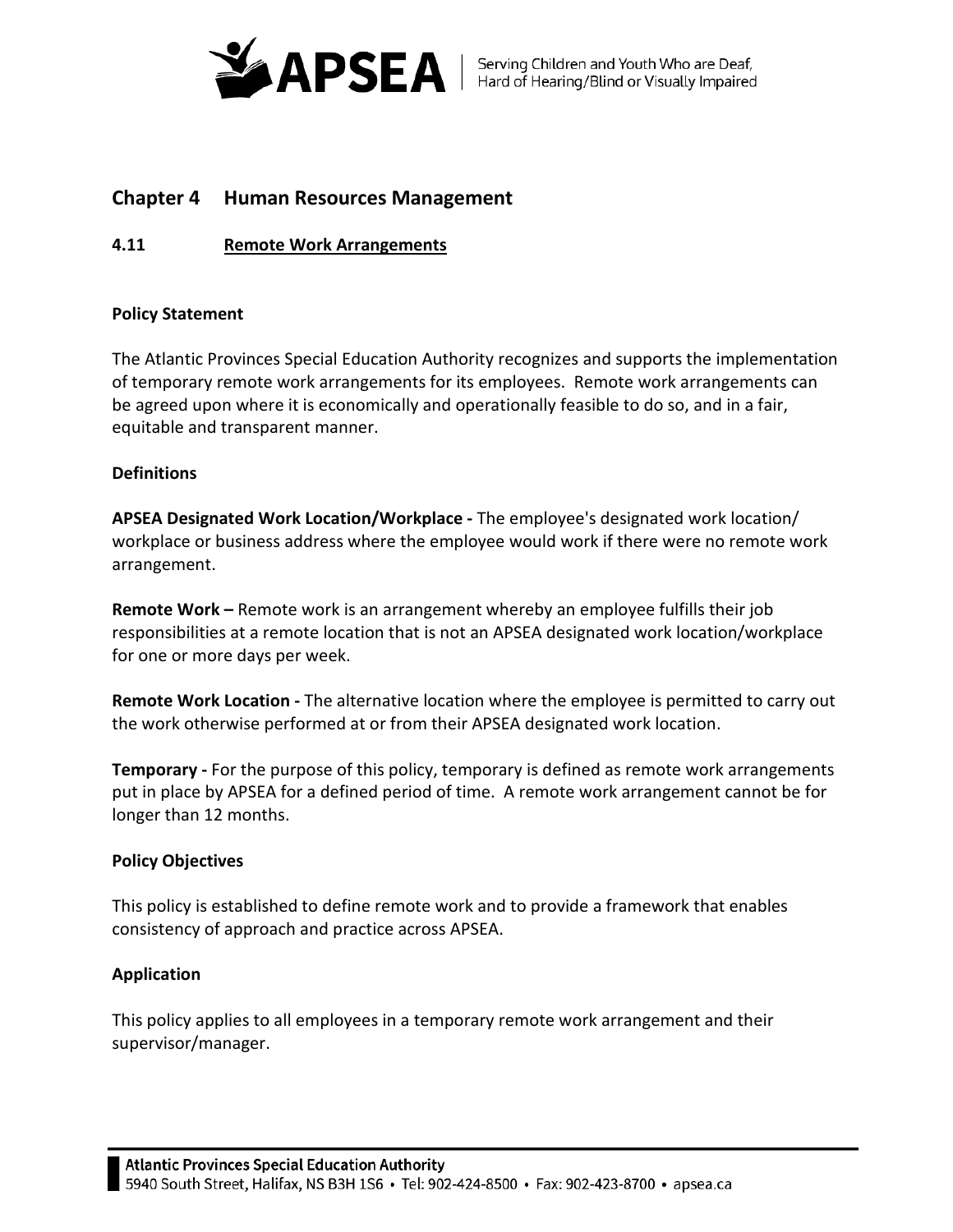## **Policy Directives**

- 1.0 Approval of a remote work arrangement for a pre-determined length of time is at the discretion of the supervisor/manager.
- 2.0 Not all jobs and/or positions will be suitable for a temporary remote work arrangement.
- 3.0 Each request for a remote work arrangement will be reviewed independently with consideration of all relevant factors. The approval of each remote work situation shall be made on a case-by-case basis at the discretion of APSEA.
- 4.0 Participation in remote work is voluntary; no employee shall be required to remote work.
- 5.0 Remote work arrangements can be terminated by the employee with a period of notice of 7 days. Remote work arrangements can be terminated at any time at the discretion of the employer, provided a plan, with reasonable timelines, for the employee's return to the APSEA designated work location has been put in place.
- 6.0 Prior to approving requests from employees to remote work, whether for some or all of the regular workweek, supervisors/managers shall ensure that the following conditions apply:
	- 6.1 Newly hired employees who will be working in a remote work arrangement are required to meet all conditions as outlined in the Remote Work Procedure.
	- 6.2 Approved remote work arrangements do not change the employee's basic terms and conditions of employment with APSEA under the applicable collective agreement, employment contract, policies, handbook and/or laws. All existing terms and conditions of employment as set out in the appropriate collective agreement, policies and/or laws will continue to apply.
	- 6.3 If APSEA has provided a computer/laptop, or any other equipment, APSEA will be responsible for technical maintenance and repair. APSEA technical support will be available for issues related to APSEA software and programs.
	- 6.4 Information that is not public must be treated as confidential. Whether an APSEA employee works at an APSEA designated work location or in a remote work arrangement, APSEA is subject to various requirements regarding privacy and confidentiality. Any suspected breach of privacy should be reported immediately to the direct supervisor and IT Manager as appropriate.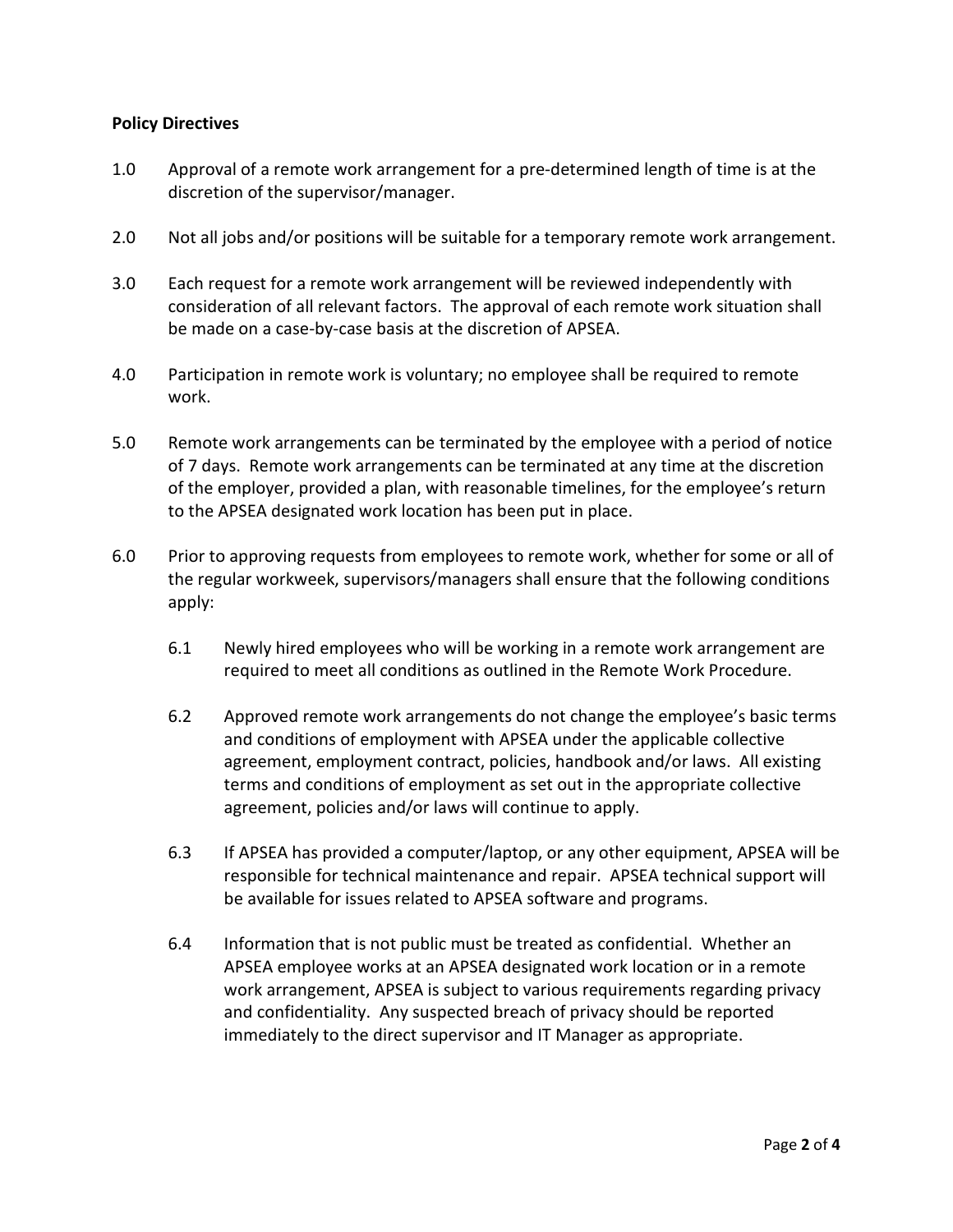- 6.5 Remote work arrangements are not a substitute for family care arrangements. Employees are required to make dependent care arrangements such that obligations will not interfere with an employee's work obligations and the safety requirements of an employee. Potential distractions and conflicting demands must be resolved by the employee prior to starting remote work arrangement(s).
- 6.6 APSEA will consider reimbursement of any necessary, **pre-approved** workrelated expenses incurred due to a remote work arrangement. Any preapproved expenses (one-time or recurring) that form part of the remote work agreement must be specified in writing to their direct supervisor.
- 6.7 Employees in a remote working arrangement are responsible to adequately equip the remote work location to ensure its safety. APSEA will not be responsible for any accident, loss or damage to the employee, residents, visitors, or property within the remote work location. The employee in the remote work arrangement will indemnify and save harmless APSEA from any and all claims and/or liability arising out of the employee performing their duties at the remote work location.
- 6.8 The remote work arrangement is temporary and has a defined beginning and end. The remote work arrangement cannot be longer than 12 months.
- 6.9 Termination of a remote work arrangement does not constitute termination of employment, constructive or otherwise.

## **Accountability**

#### **All APSEA Employees**

APSEA supervisors/managers and employees involved in any way with remote work arrangements are responsible to understand and follow this operational policy, and the related procedures.

Both supervisors/managers and employees are responsible to ensure that operational needs of APSEA are met and that neither productivity nor costs are negatively impacted by the application of this policy.

Employees are responsible for being responsive during the workday while in a remote work arrangement; they must ensure their supervisor/manager is able to communicate with them regularly.

The employee in the remote work arrangement is responsible for providing a suitable remote workspace (e.g., safety considerations, ergonomics, privacy, and confidentiality).